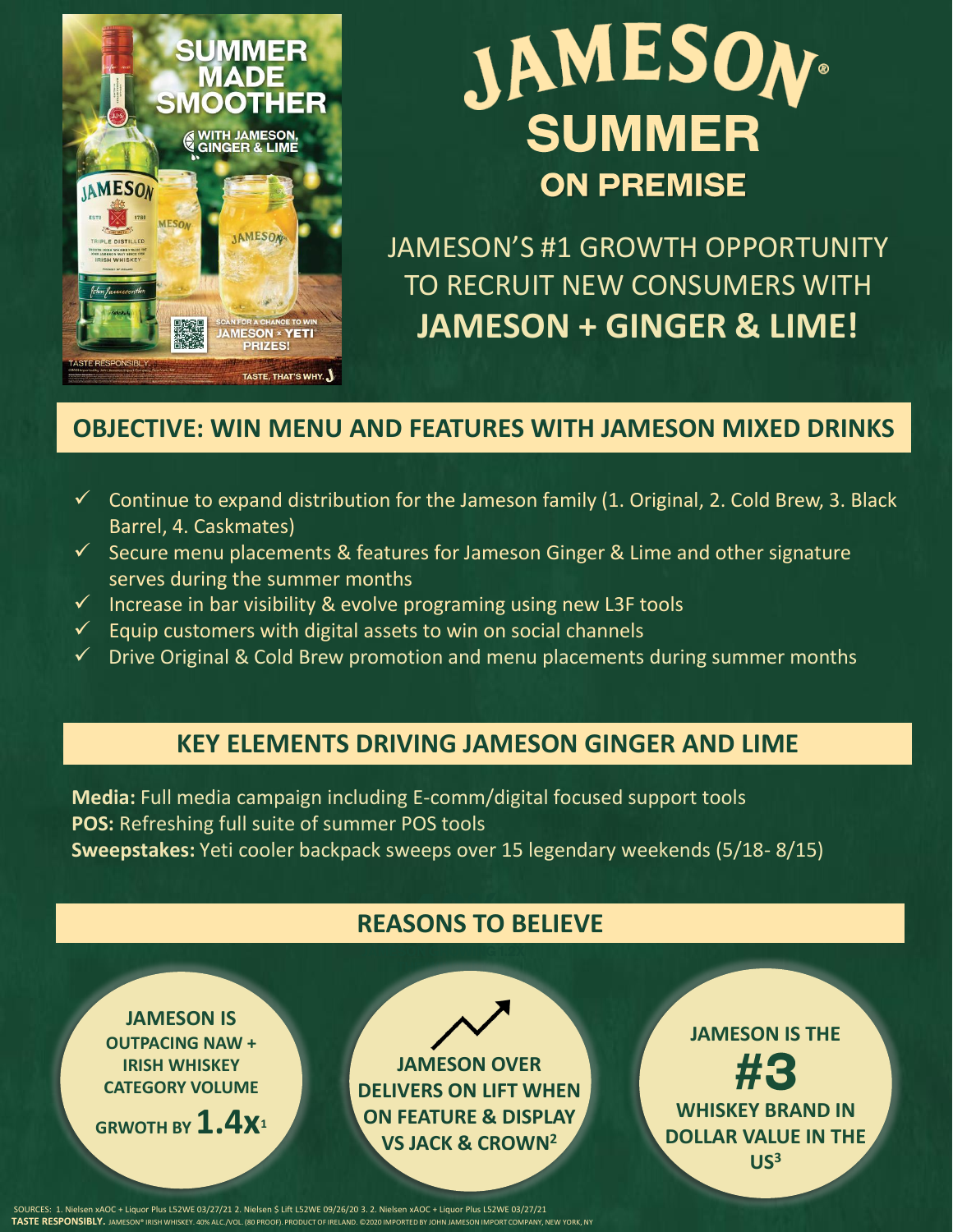

### **SUMMER OFF PREMISE**

**BIGGEST EVER JAMESON SPEND DURING SUMMER WITH COVERAGE FROM MEMORIAL DAY TO LABOR DAY!**



LEGENDARY TALES ASSET BACK ON AIR!



NEW THIRST-QUENCHING VERSATILITY ASSETS SHOWCASING KEY SERVES ACROSS DIGITAL, ECOMM & SOCIAL

### **JAMESON ORIGINAL IN STORE TOOLS**



Full paper suite: **IAMESOA JAMESON IAMESON** • Poster **Coaster** • Table Tent **JAMESON** Patio Umbrella A-Frame Tabletop **Chalkboard Chalkboard** *IAMESOM* AMESON Neon Wearables Sunglasses Mason Jar

### \*All assets on [DAM](https://www.dam.pernod-ricard-usa.com/share/828F759C-1B10-4325-B67AABDFBFC15FCC/)